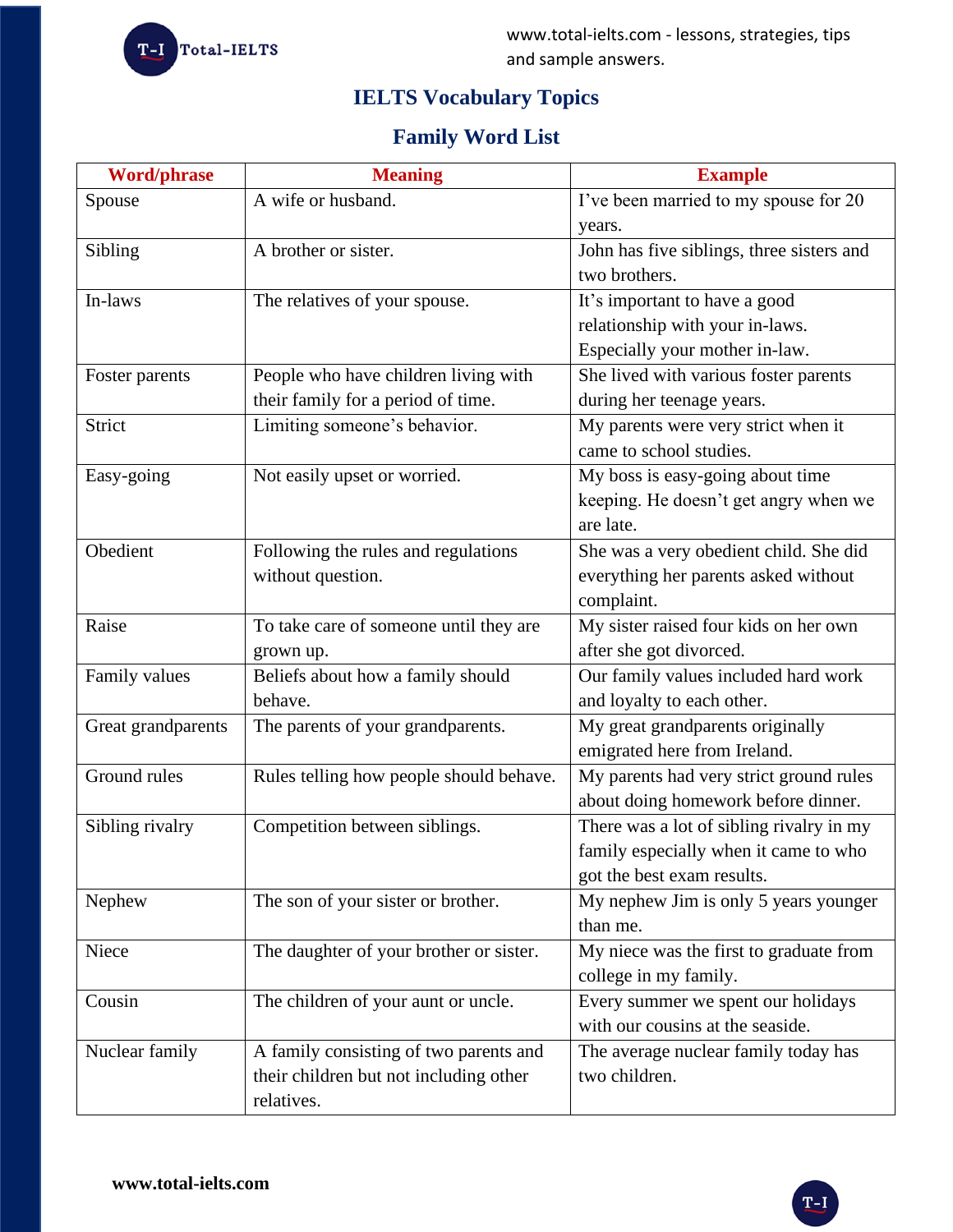| <b>Extended family</b> | A family that includes relatives such as  | We have so many relatives in our           |
|------------------------|-------------------------------------------|--------------------------------------------|
|                        | grandparents, uncles, aunts etc.          | extended family that it is hard to         |
|                        |                                           | remember all their names.                  |
| Immediate family       | The closest family members such as        | We only buy Christmas presents for our     |
|                        | spouse, siblings, and children.           | immediate family.                          |
| <b>Bonding</b>         | Developing close personal relationships   | Going on holiday together is a good        |
|                        | with someone.                             | opportunity for families to bond.          |
| Childcare              | Looking after children in a formal,       | After school childcare is very popular     |
|                        | usually paid, setting.                    | today because both parents are working.    |
| <b>Babysitting</b>     | Looking after children in an informal     | My sister earns extra money babysitting    |
|                        | setting.                                  | her nephew.                                |
| Single parent          | Someone who has children but no           | Being a single parent can be quite         |
|                        | spouse or partner.                        | demanding without the support of a         |
|                        |                                           | partner.                                   |
| Dual income            | A family where both parents earn a        | Because of the rising cost of living, most |
|                        | salary.                                   | families are dual income these days.       |
| Guardian               | People who are legally appointed to look  | The court appointed a guardian after his   |
|                        | after children in their parent's absence. | parents passed away.                       |
| Divorced               | Previously married but not anymore.       | They got divorced after a very difficult   |
|                        |                                           | marriage.                                  |
| Nurture                | To take care and help children.           | She doesn't work. She prefers to stay at   |
|                        |                                           | home and nurture her children.             |
| Adopt                  | To legally take someone else's child into | They don't have any kids, but they are     |
|                        | your family.                              | hoping to adopt.                           |
| Orphan                 | A child whose parents are dead.           | She was an orphan adopted by a wealthy     |
|                        |                                           | family.                                    |
| Maternal/Paternal      | A mother's/father's feeling and behavior  | Studies suggest that maternal care has a   |
|                        | towards their child.                      | more positive impact than paternal.        |
| Relative               | A member of your family.                  | All my relatives were present at my        |
|                        |                                           | wedding.                                   |
| <b>Blood relative</b>  | A member of your family by birth.         | I don't have many blood relatives but      |
|                        |                                           | lots of in-laws.                           |